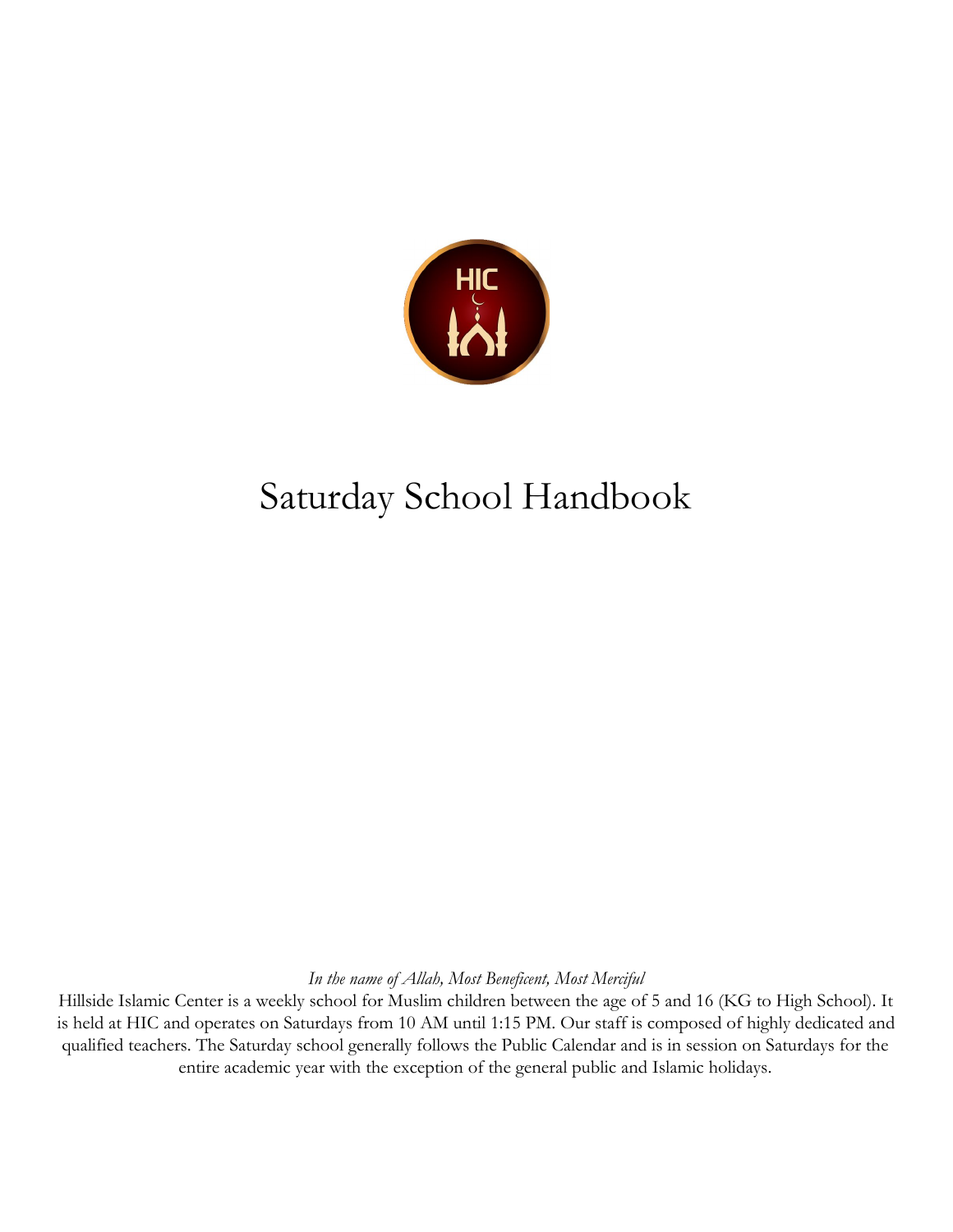#### **Table of Contents**

| <b>Our Mission</b>              | $\overline{\mathbf{3}}$ |
|---------------------------------|-------------------------|
| <b>Overview of Syllabus</b>     | 4                       |
| <b>Saturday School Fees</b>     | 5                       |
| <b>Admission/Enrollment</b>     | 5                       |
| <b>School Hours</b>             | 5                       |
| <b>Drop off and Pickup</b>      | 5                       |
| <b>Attendance</b>               | 5                       |
| <b>Books</b>                    | 6                       |
| <b>Discipline</b>               | $6\phantom{1}6$         |
| <b>Dress Code</b>               | $\boldsymbol{6}$        |
| <b>School Supplies</b>          | $6\phantom{1}6$         |
| <b>Homework</b>                 | 6                       |
| <b>Grading and Report Cards</b> | $\overline{\mathbf{z}}$ |
| <b>Personal Property</b>        | $\overline{\mathbf{z}}$ |
| <b>Saturday School Staff</b>    | 8                       |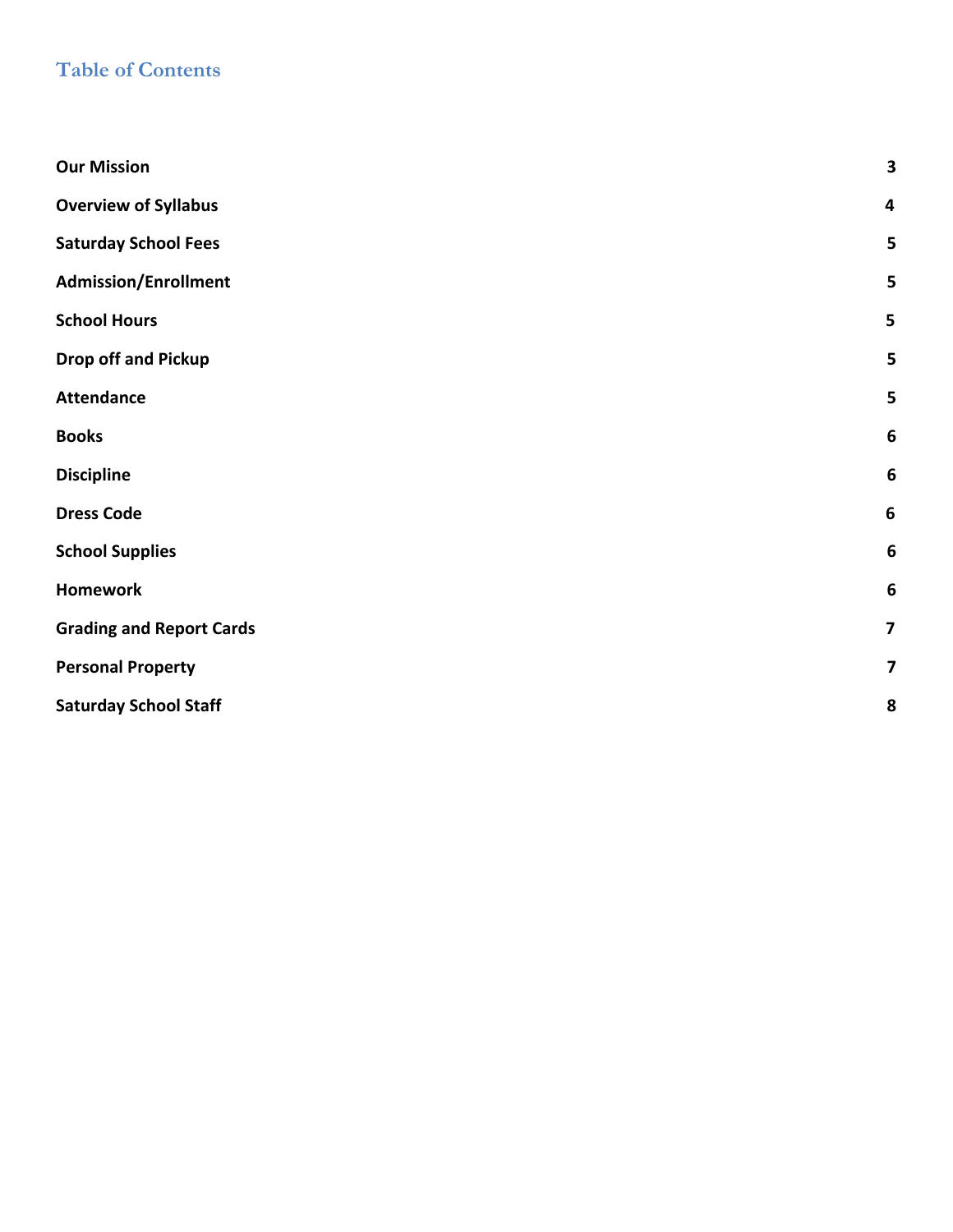## <span id="page-2-0"></span>**Our Mission**

At HIC Saturday School, we strive to create and maintain a place where our students can learn about the beauty of their faith and richness of the Islamic tradition. In short, the school has these primary goals:

- To instill love for Allah and the Messengers of Allah.
- To instill love and respect for the Masjid and our teachers.
- To help our students develop strong, positive Islamic identities.
- To impart to our students a basic foundation in the fundamental teachings of Islam. This includes but is not limited to Quran, Seerah, History and analysis of current events from an Islamic perspective.
- To create a place where Muslim children can build friendships sometimes lifelong with other young Muslims.
- To help nurture Muslims of the future who will participate in the world surrounding them as ambassadors of Islam and responsible Americans.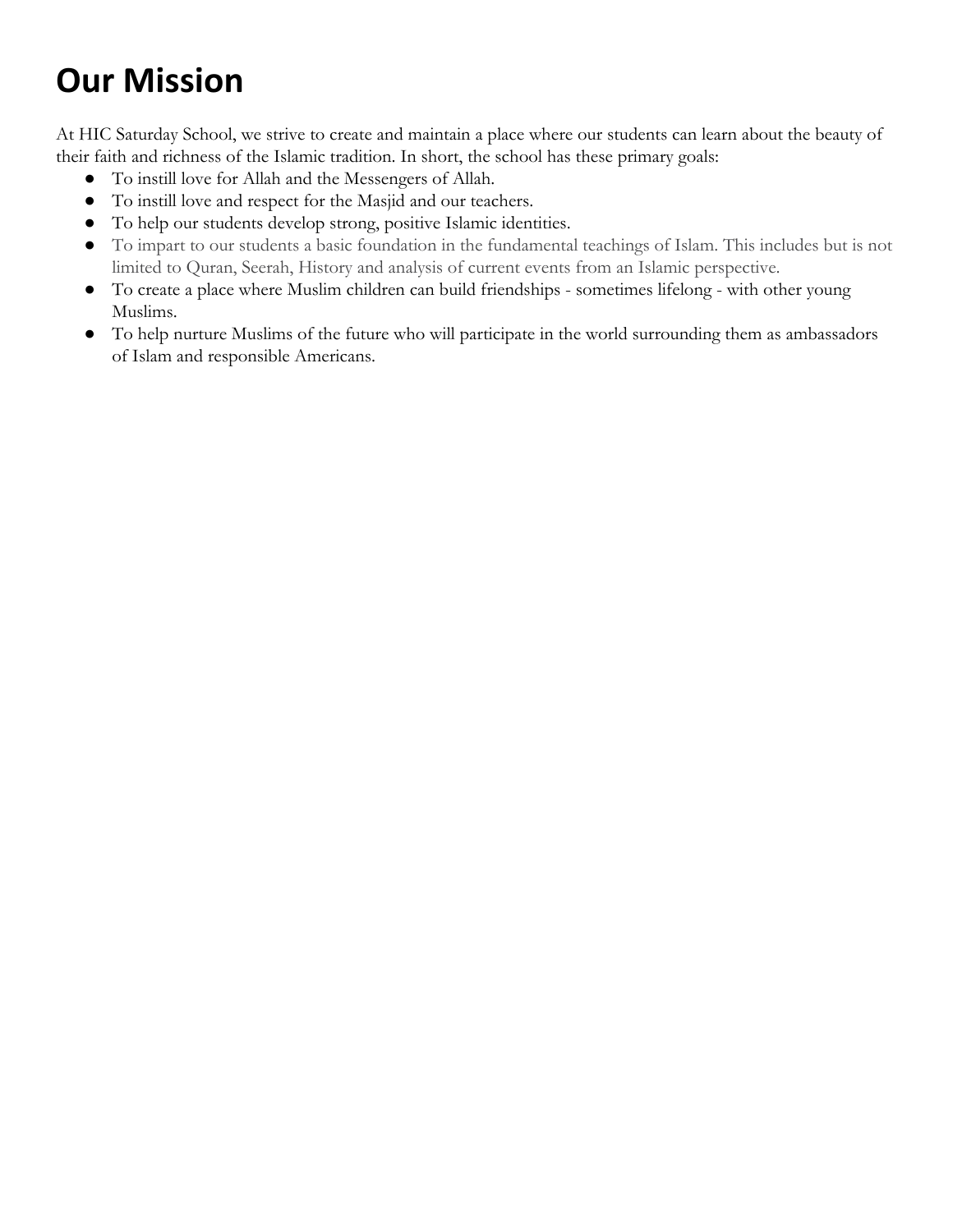#### **Overview of Saturday School Syllabus**

**Level 1 (Note:( This level is not implemented yet,) currently level 1 has age 5-7, book 1 & book 2 teaching in groups: under construction)**

#### **Intermediate Ages 4-5**

Curriculum: Weekend Learning Level K

Course Description: The goal of kindergarten is to build a positive image regarding school and learning. Students begin with very basic curriculum. The book emphasizes the most important academic topic, developing literacy:reading and writing. Islamic Studies for Kindergarten begins by doing the same that a regular school does, building familiarity with various aspects of written and spoken words. The objective is to introduce the basics of Islam through many activities such as writing, coloring, cutting, gluing, sorting, listening and playing.

- 1. Allah is the Creator
- 2. Allah is Powerful
- 3. Allah is Kind
- 4. Beautiful Names of Allah
- 5. Allah SWT loves us
- 6. Angels of Allah
- 7. Books of Allah
- 8. The last Day
- 9. What is Islam?
- 10. Who is a Muslim?
- 11. Dua for beginning an action.
- 12. Dua for finishing.
- 13. Saying Alhamdulillah
- 14. 5 pillars of Islam
- 15. Shahadah
- 16. Steps of wudu
- 17. Steps of Salah
- 18. Fasting
- 19. Zakat
- 20. Haii
- 21. Story of Prophet Adam (as)
- 22. Story of Prophet Nuh (as)
- 23. Story of Prophet Ibrahim (as)
- 24. Story of Prophet Yunus (as)
- 25. Story of Prophet Musa (as)
- 26. Story of Prophet Sulaiman (as)
- 27. Story of Yunus (as)
- 28. Islamic Festivals (Eid al-Fitr, Eid al-Adha, Eid Greetings)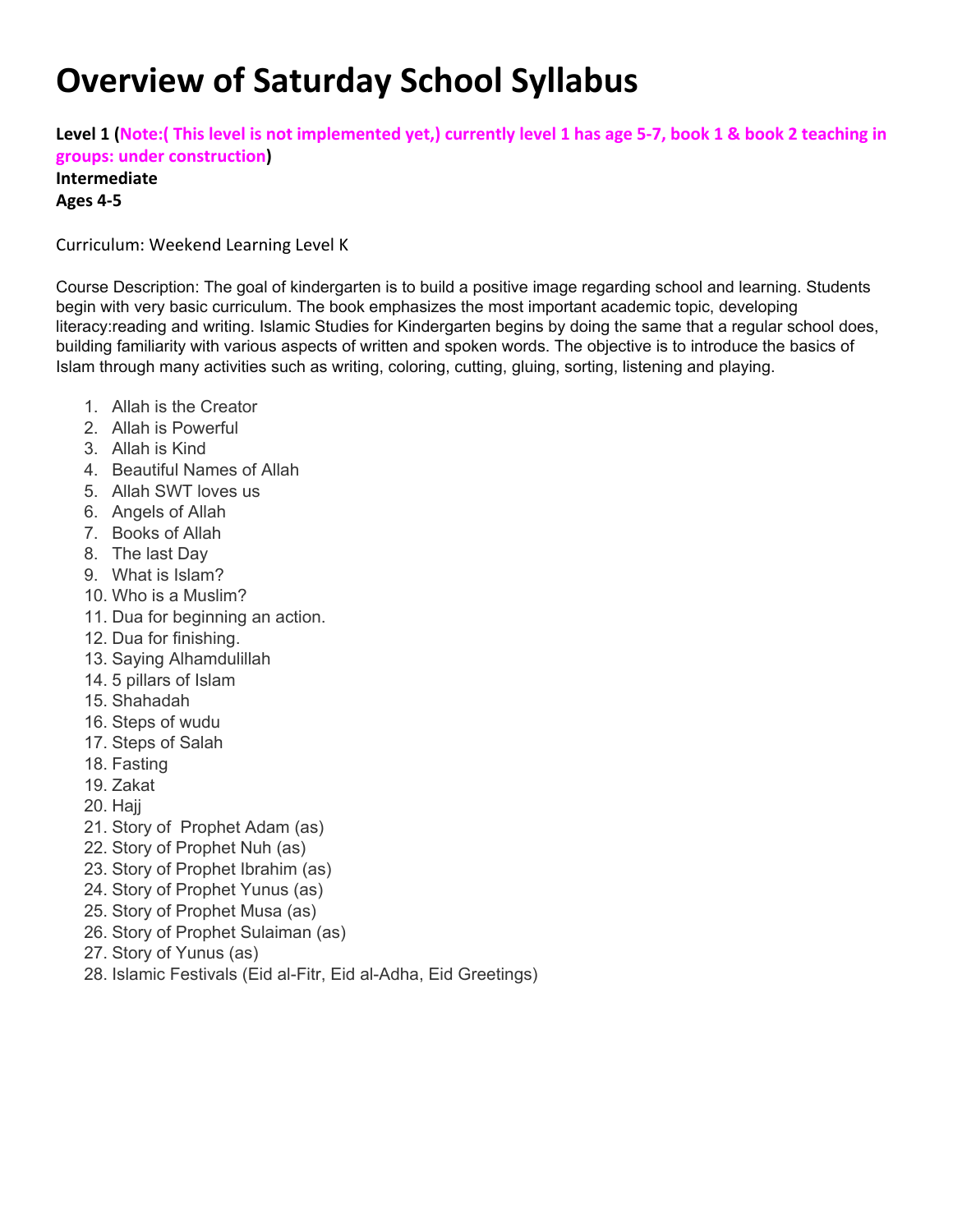The Safar curriculum aims to cumulatively build a child's essential Islamic knowledge, cultivate good character and instil God consciousness. With extensive references from the Qurʾān and aḥādīth as well as vivid and appealing illustrations.

The books have been developed to ensure that they are enjoyable whilst being comprehensive, reliable and meaningful. Elements from all core subjects are covered in the textbooks in an age-appropriate manner: Qurʾānic stories, Islamic beliefs (ʿaqīdah), religious rulings and rituals (fiqh) and major episodes from the life of Prophet Muḥammadصلى الله عليه وسلم, as well as areas of personal development.

**Level 1 Advanced Ages 6-7 Curriculum: Safar Book 1**

#### Course Description: Safar Book 1

Textbook 1 builds core knowledge in an easy and engaging manner, preparing young children to build on this foundation through use of the rest of the primary curriculum and then progress to the secondary curriculum.

- 1. Belief in Allah
- 2. Belief in His angels
- 3. Belief in His books and messengers.
- 4. Belief in the Day of Judgement
- 5. All good and bad comes from Allah
- 6. Greetings in Islam
- 7. Rules
- 8. Keeping Clean
- 9. Using the toilet
- 10. Concept of Paradise and Hell Introduced
- 11. Story of Prophet Adam (as)
- 12. Five pillars of Islam
- 13. Story of Prophet Nuh (as)
- 14. Wudu
- 15. Names and times of the five daily salah
- 16. Basic Salah Positions
- 17. Story of Ibrahim (as)
- 18. Story of Prophet Yunus (as)
- 19. Fasting
- 20. Story of Musa (as)
- 21. Zakah and Sadaqah
- 22. Hajj
- 23. The six articles of faith
- 24. Story of Prophet Isa (as)
- 25. Story of Prophet Muhammed (as)
- 26. Islamic Months
- 27. Arabic Alphabet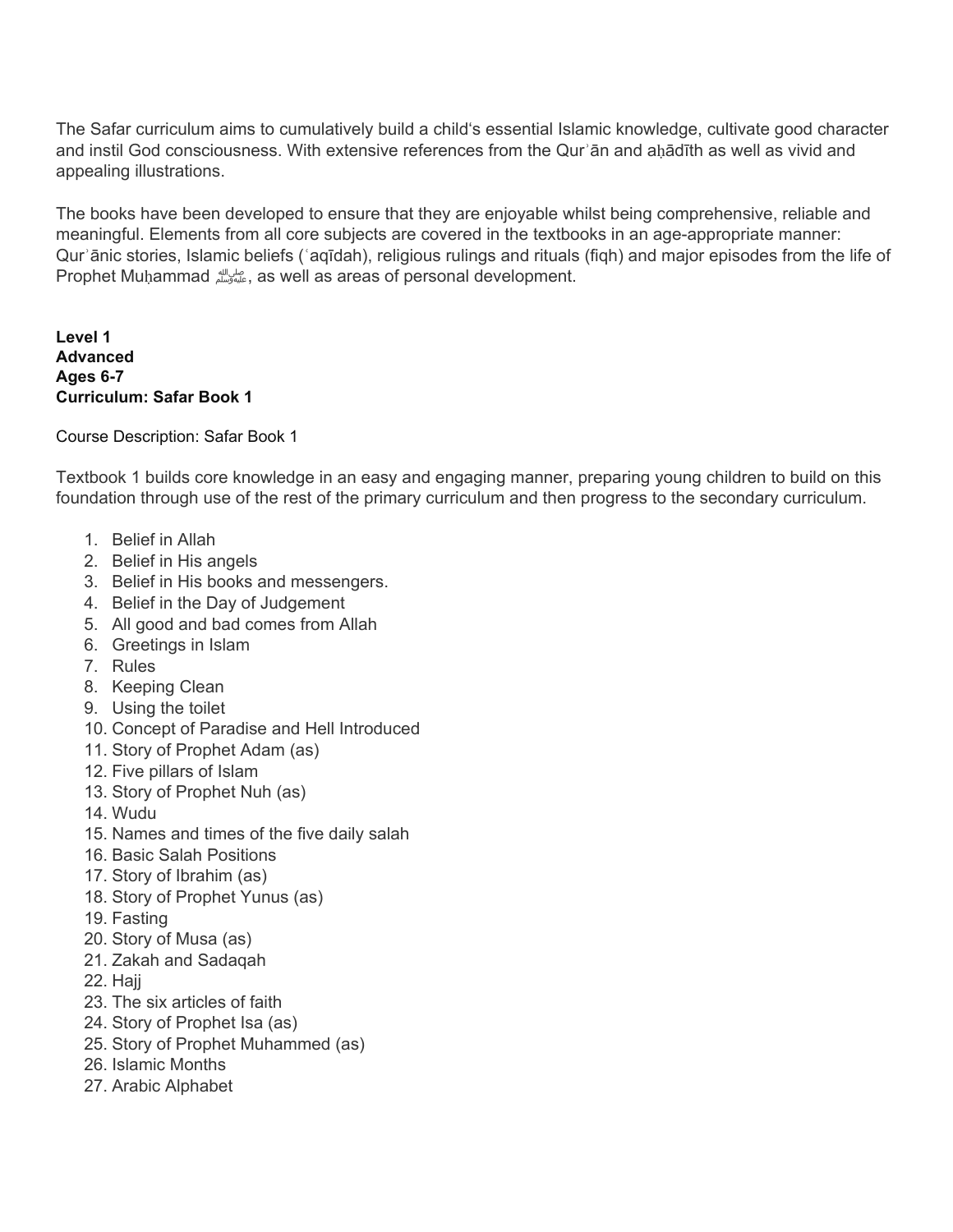#### **Level 2 (Note:current class) Ages 8-9 Curriculum: Safar Book 3**

Course Description: Safar Book 3

- 1. Essential revision
- 2. Names of Allah (Al Qadir, As Samad, Ar Razzaq, Al Mujib)
- 3. Habil and Qabil
- 4. Angels
- 5. Respect
- 6. Books from Allah
- 7. Manners of eating and drinking
- 8. Prophets of Allah
- 9. Life after Death
- 10. Paradise and Hell
- 11. Prophet Hud and the People of Ad
- 12. Cleanliness
- 13. Manners of using the toilet
- 14. Why Muslims perform salah
- 15. Revision of rak'ahs
- 16. The companions in the cave
- 17. Manners of the masjid
- 18. Prophet Salih and the people of Thamud
- 19. Daily Salah:theoretical and practical
- 20. Prophet Shu'ayb and the people of Madyan
- 21. Quraysh abuse of Muslims
- 22. Migration to Abyssinia
- 23. Isra and Miraj
- 24. Battle of Badr
- 25. Battle of Uhud
- 26. TV, music, games and the internet
- 27. Good manners to parents and others
- 28. Halal and haram foods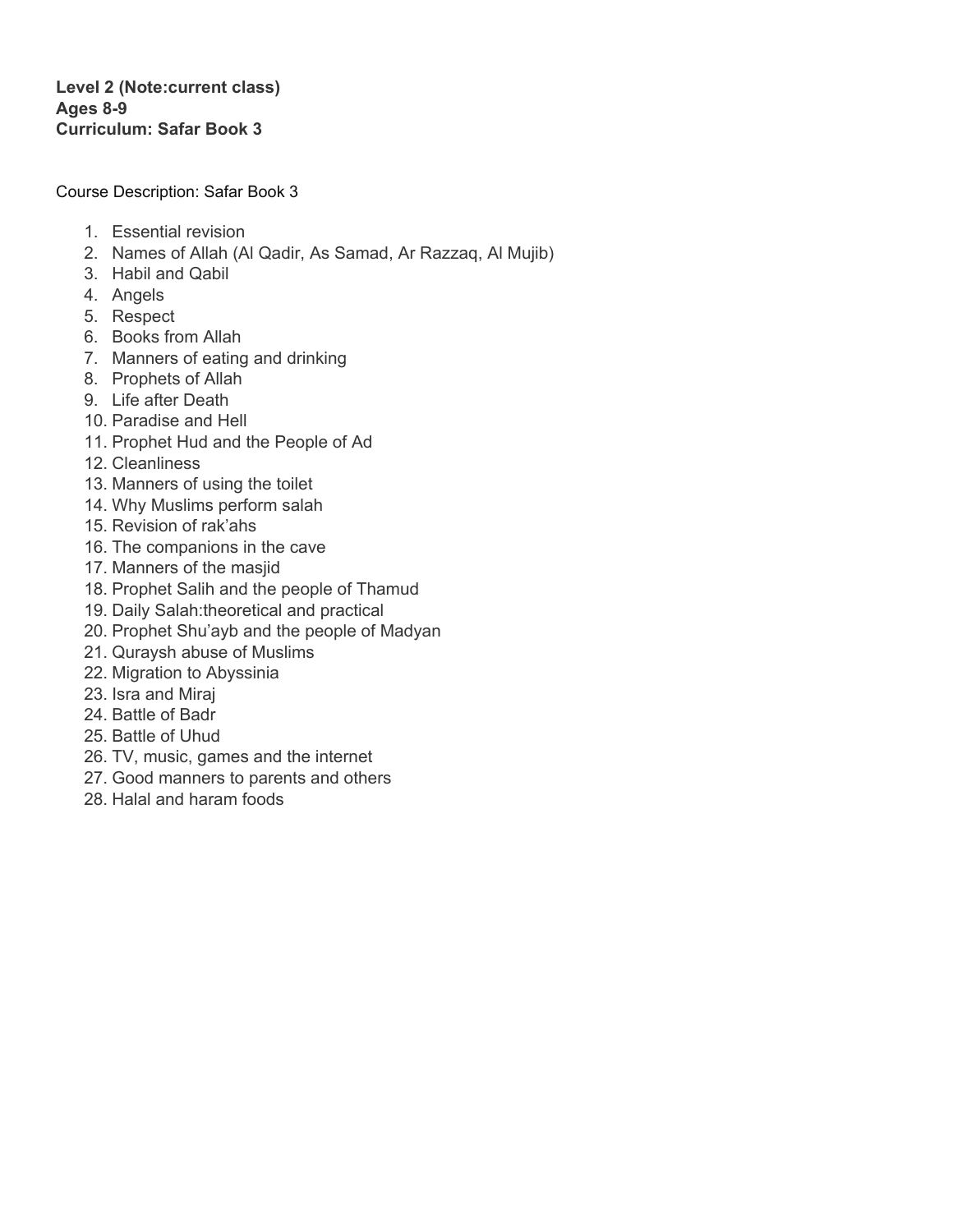#### **Level 3 (Note: Current Class only for Boys) Ages 10-11 Curriculum: Safar Book 5**

Course Description: Safar Book 5

- 1. Essential revision
- 2. Names of Allah (Ar Rabb, Al Qayyum, Al Musawwir)
- 3. Angels, books & messengers
- 4. Signs of the Last Day
- 5. Death
- 6. Description of the Last Day
- 7. Description of Jahannam
- 8. The last person to enter Jannah
- 9. Types of rulings(Fard, Wajib, Sunnah, Nafl, Mubah, Makruh, Haram)
- 10. Prophet Ayub (as)
- 11. Wudu: fard, sunnah and makruh acts
- 12. Ghusl: fard, sunnah, and makruh acts
- 13. Prophet Yunus (as)
- 14. Times of Salah
- 15. Forbidden and disliked prayer times
- 16. Prophet Dawud (as) and Jalut
- 17. Basics of Tayammum
- 18. Sunnah Mu'akkadah and Ghayr Mu'akkadah
- 19. Witr
- 20. Fard acts of Salah
- 21. Disliked acts of Salah
- 22. Making Salah part of life
- 23. Islamic Dress Code
- 24. Good character and sins
- 25. Letter to Heraclius
- 26. Conquest of Makkah
- 27. Rules and rewards of Fasting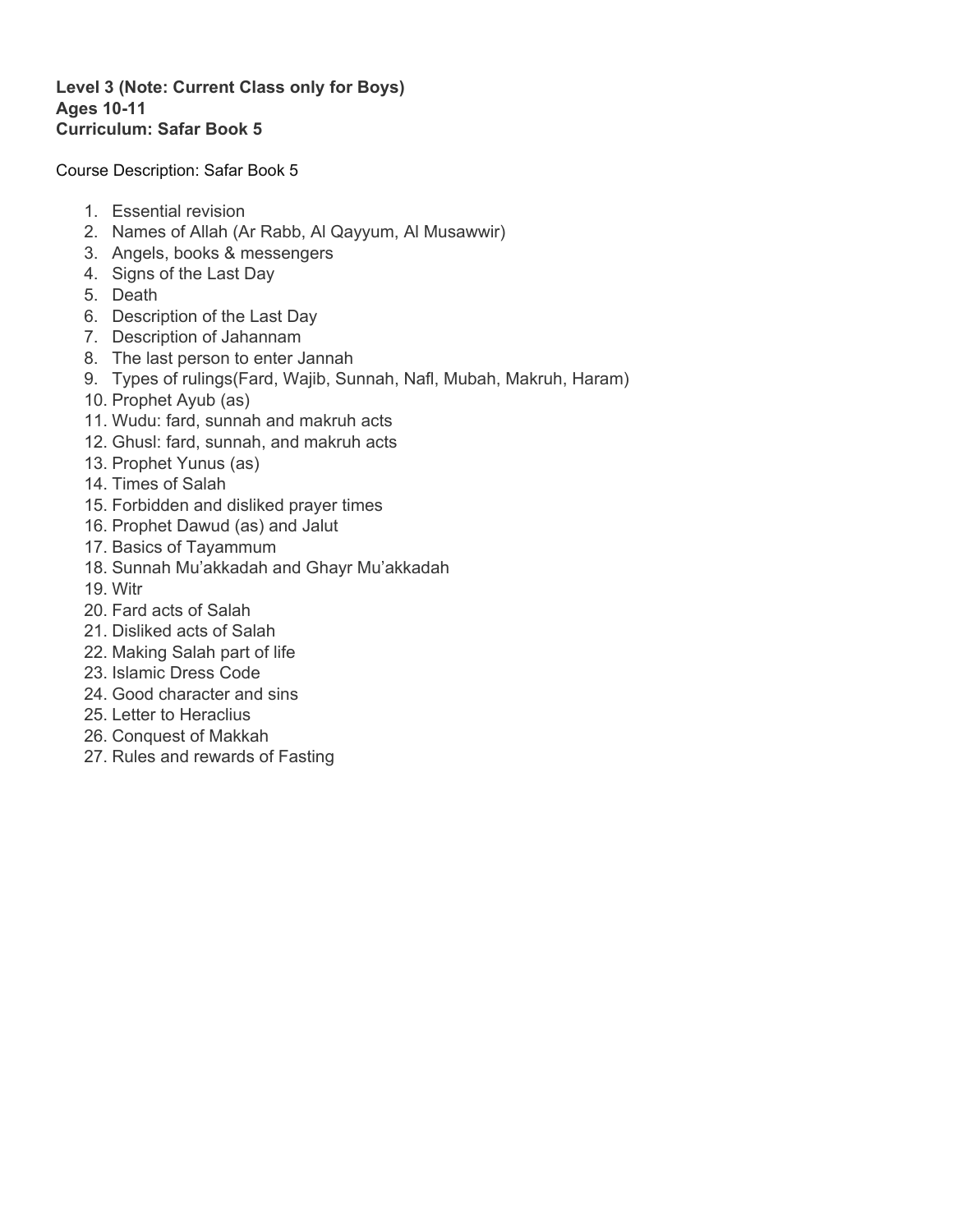#### **Level 3 (Note: Current Class for Boys & Girls) Ages 12 & up Curriculum: Safar Book 7**

Course Description: Safar Book 5

1. Essential Knowledge: The basics of Islam. The life of the Prophet (S) A timeline. 2. Islamic Beliefs: The hadith of Jibril (A) Qadar: The story of Musa(A) and Khidr(A) Belief in Allah (SWT) and the truth of islam 3. Fiqh ( rituals and rulings): Purification and Wudu The Qiblah Rulings of salah(doubts,masbuq,lahiq) Salah in exceptional circumstances Salatul Jumu'ah Fasting and I'tikaf The Days of Id(Eid) Zakah and Sadaqah Entering adulthood for boys and girls 4. History of Islam: Stories of Prophets: Yusuf part 1 & part 2 Stories of Prophets: Zakariyya, Yahya(A), Aal Imran Stories of Prophets: Isa (A) Lives of Sahabah: The ten who were promised Paradise Muslim contribution to Modern Civilization 5. Contemporary Issues Being Muslim today 6. Lifestyle and Community Social Customs and etiquette Technology and social media 7. Spiritual and Personal Development Al-Qur'an: The Creator's guide for human beings The Journey of the Soul *Part 1* The Journey of the Soul *Part 2* Being like the Prophet: *eating and drinking*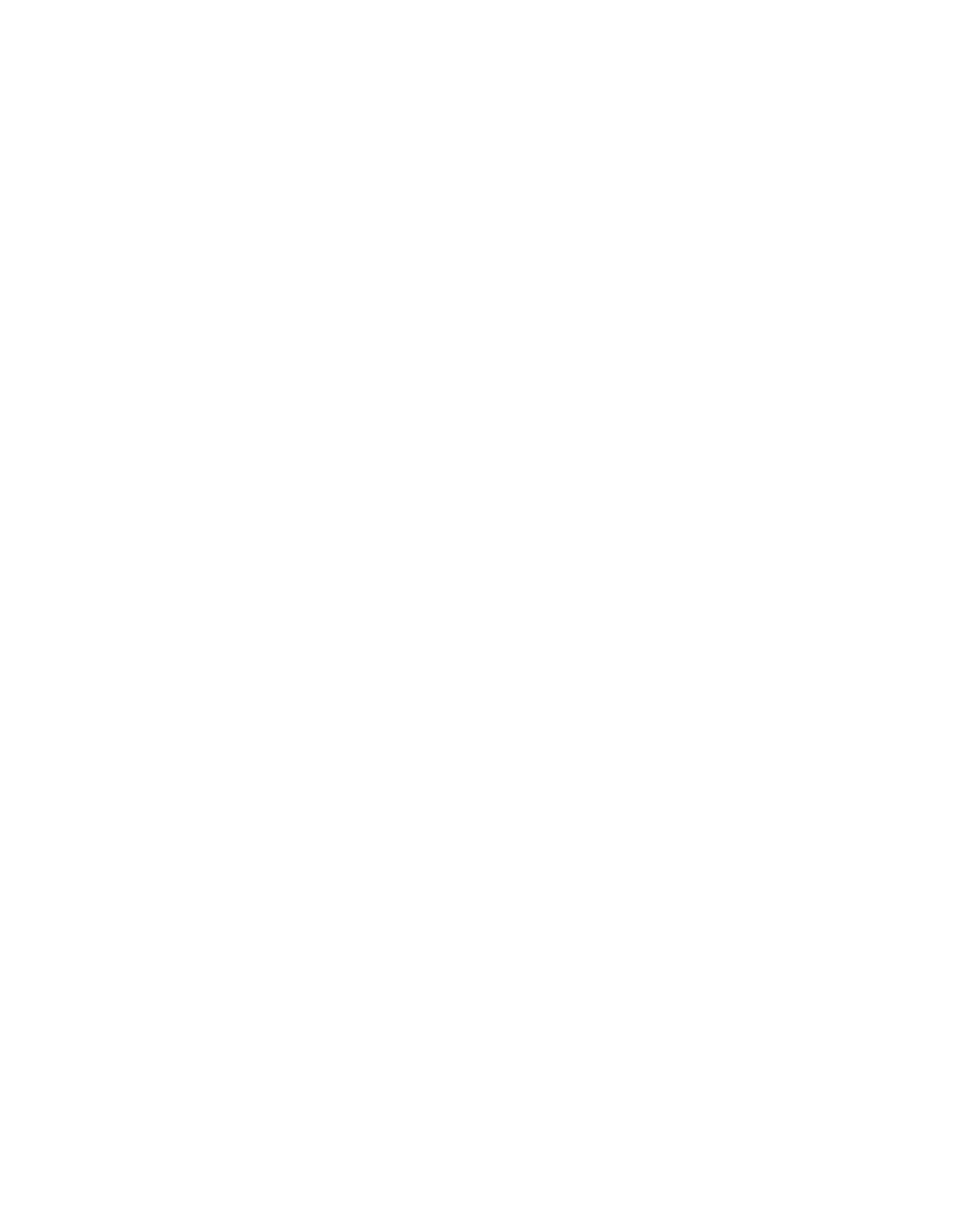## **Policy Information**

We urge you to read these policies with the student(s) in your family and sign the last page of this document to verify that you have received and understand the policies and procedures. These policies and procedures are in effect for all current students and apply for the duration of their enrollment. Any future changes or updates will be presented to parents for acknowledgements.

Please read and retain the following policies and procedures carefully; then sign and return the last sheet along with your child within 7-days of enrollment.

#### <span id="page-9-0"></span>**Saturday School Fees: 2019-2020**

#### EARLY REGISTRATION REGULAR REGISTRATION

1st Child: \$540/Year 1st Child: \$594/Year 2nd Child: \$480/Year 2nd Child: \$534/Year 3rd Child: \$360/Year 3rd Child: \$414/Year 4th Child: \$240/Year 4th Child: \$294/Year

#### **REFUND POLICY: Tuition in non-refundable**

### <span id="page-9-1"></span>**Admission/Enrollment**

- The child should be at least 5 years of age by September 1 to be eligible for enrollment in Level 1.
- The registration application form must be completely filled out for the new students and updated by current information for old students.
- The student may begin school as soon as the registration form has been filled out and tuition paid.
- If a Child is requested for admission in a class higher than his/her age group, the School/Teachers will conduct a comprehensive examination based upon the requested class curriculum to assess the student's knowledge.

## <span id="page-9-2"></span>**School Hours**

Regular school: 10:00AM to 1:15PM from the beginning of September to June. **NOTE**: Students are required to arrive at 10am sharp.

## <span id="page-9-3"></span>**Drop off and Pickup**

In order to ensure students safety, we require parents Drop off and pick up students **ONLY** from their respective classes.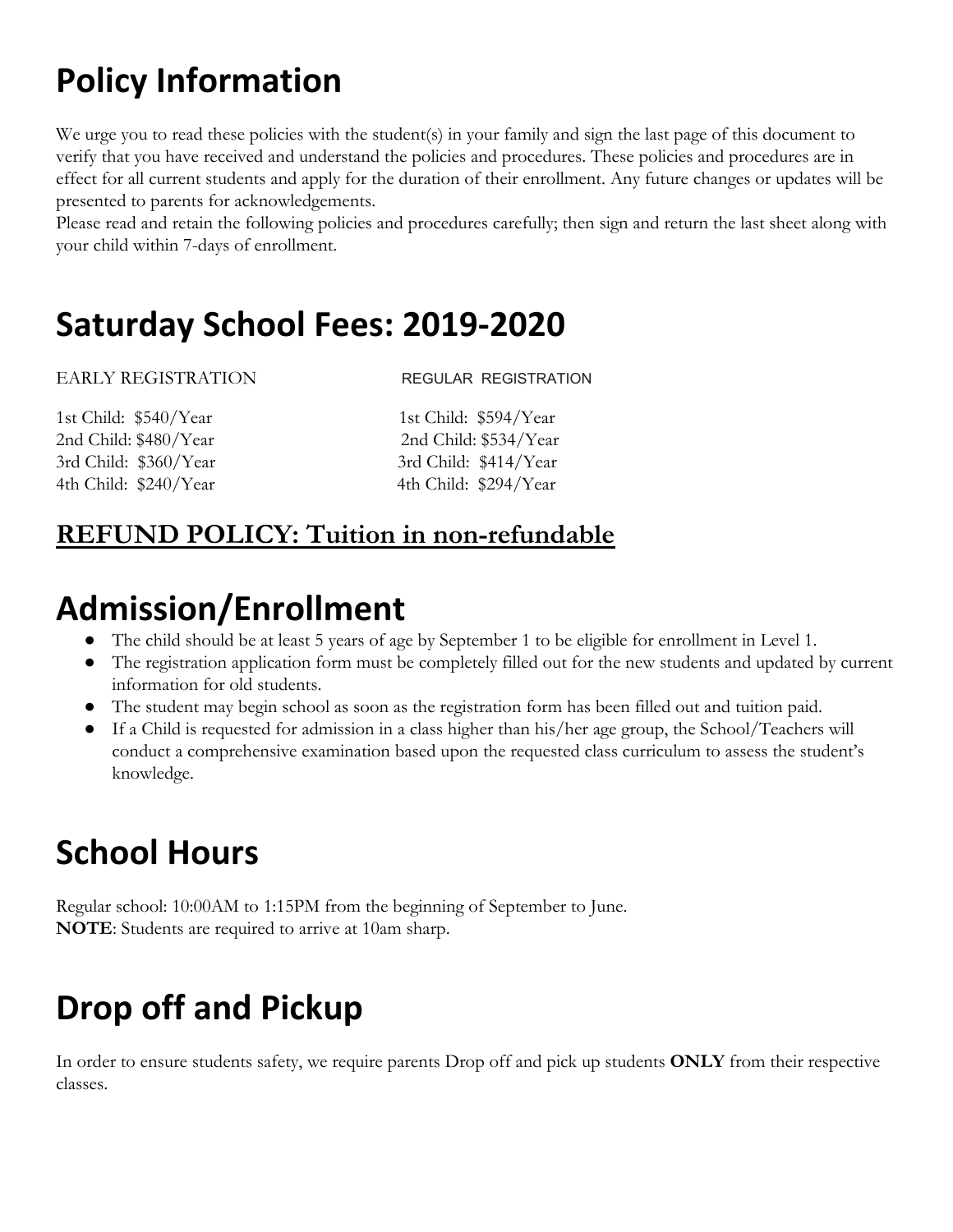## <span id="page-10-0"></span>**Attendance**

In order for a student to receive maximum benefit from his/her Islamic education, weekly school attendance is required. However, unforeseen circumstances and illnesses may require the student to be absent on certain occasions. Therefore, the Saturday School has adopted the following attendance regulations:

- In all cases, a call from the parents must be made to the center before 10am stating the purpose of the absence.
- A note must be provided to the teacher in case a student needs to be picked up before the formal ending of school.
- A student who arrives in class after 10am is considered tardy.
- Parents have the responsibility to bring their children to Saturday school on time.
- If a student is tardy or absent, it is their duty to get the assignment of the week and prepare for the following Saturday's class.
- In case of an absence for an exam, it is the responsibility of the parent to notify the teacher and make arrangements for the makeup exam.

#### <span id="page-10-1"></span>**Books**

- The School will provide students Textbook and workbook for the academic school year.
- Parents may be asked to purchase any additional books.
- Students are expected to take care of the books and write their names on them.
- Students are required to bring all the books to School on every school day.
- School will charge the cost of the books in case second copy needs to be acquired.

## <span id="page-10-2"></span>**Discipline**

In order to maintain order the school administration will use the following disciplinary measures:

- For first offenses the student shall receive a verbal warning.
- Further offenses will be dealt with by contacting the parents and or giving a detention.
- If a student has chronic discipline problems, administrators and teachers will conference with parents to formulate an action plan so that students may be more successful in Saturday school.

## <span id="page-10-3"></span>**Dress Code**

In order to preserve the sanctity of Saturday School, we shall require all students to wear appropriate dress while in the Masjid. We ask that parents ensure that students maintain a proper standard of dress, which displays respect for Masjid's etiquettes.

- Girls are required to wear a non-transparent hijab.
- Girls are required to wear long sleeve shirts.
- It is recommended for both boys and girls to wear modestly loose clothing.
- Any clothing materials displaying inappropriate images are not allowed
- We trust parents to be The role model for your kids and follow the same rules when you are on the Masjid's premises.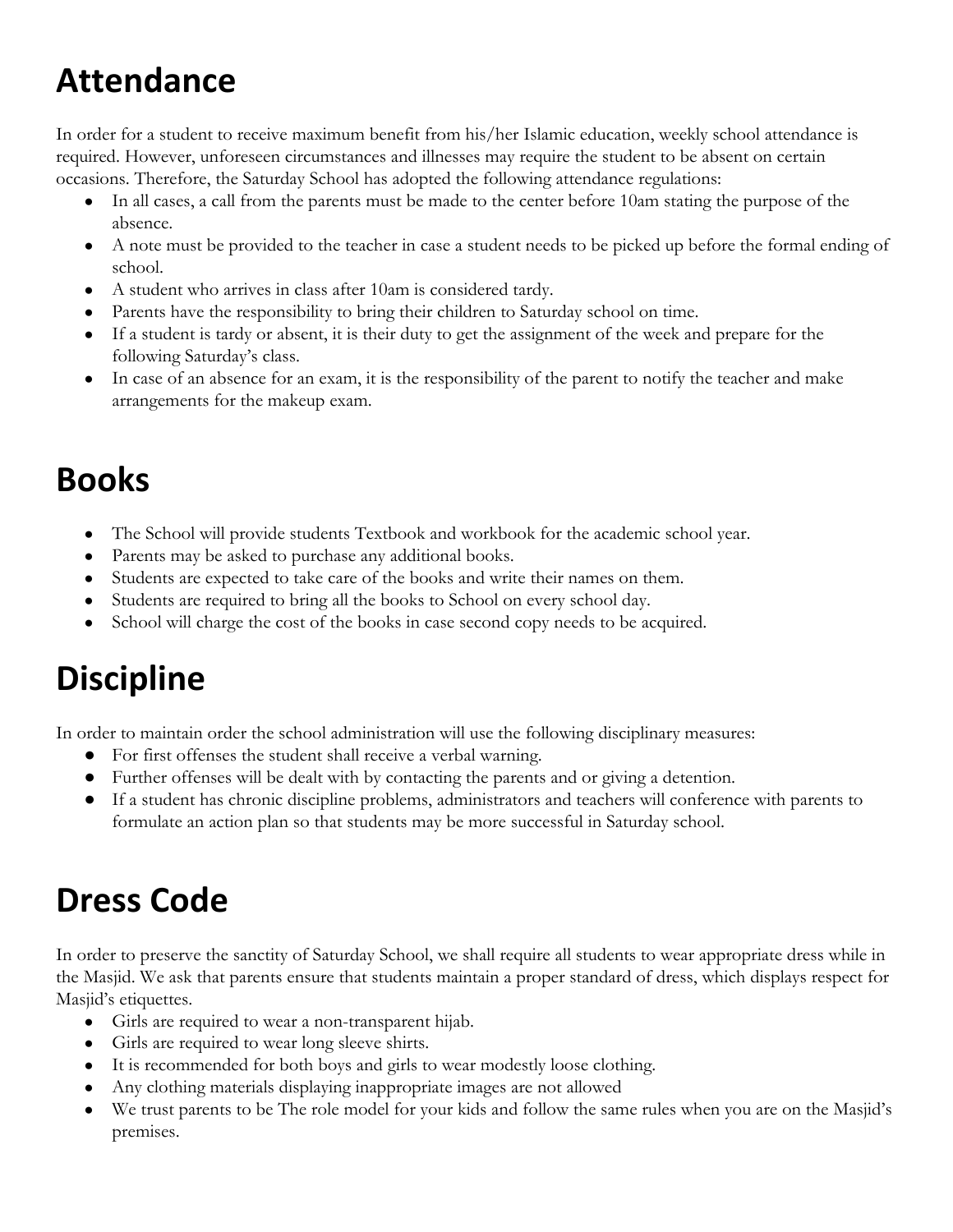# <span id="page-11-0"></span>**School Supplies**

Younger classes are required to bring pencils, glue, scissors, and crayons/markers. Older class, pen and notebook. All supplies should have the student's names on them.

## <span id="page-11-1"></span>**Homework**

Assignments are to be completed at home and vary according to grade level and subject area. Homework may be assigned to enable students to expand on the skills and concepts taught in class, and to gain a more thorough understanding as a result of additional independent study.

- It is Student's responsibility to complete and submit assignments on time.
- It is student's responsibility to make-up all work in case of absence.
- Parents are expected to regularly monitor the homework, which provides a good overview of how and what the student is doing in various subjects. Doing proper homework could also a direct positive effect in the child's learning, grades, and overall Islamic knowledge.
- Incomplete homework will have negative effect on the student's final grade. We wish to provide an opportunity for the students to follow through with responsibilities and experience the success of independent learning. Parents should expect homework each week and inquire of its nature. It is recommended to spread the homework over the course of the week instead of 1 day.

## <span id="page-11-2"></span>**Grading and Report Cards**

Our purpose for grading is to provide parents with needed information about their child's efforts and academic achievements. Grades are most important for children to determine their academic standing. As parents and teachers, we certainly need to help our children set goals for improvement of their academic strengths and weaknesses.

- Each academic year consists of chapter exams, a midterm and a final exam. It is up to the discretion of the class teacher to provide additional exams if they deem necessary.
- Final report card will be provided to every student at the end of the school year.

## <span id="page-11-3"></span>**Personal Property**

It is responsibility of parents to keep track of all personal items student bring to school each day.

- Students are expected to label all their school supplies, belongings and accessories as it helps the lost & found scenarios.
- Personal property such as iPods, iPads, toys etc. are considered nuisance items and are not permitted at school. Student may bring phone for personal use outside of Saturday school. They are not permitted to take out the phone without permission while in school.
- Students are required to place their shoes on the shoe racks and hang their coats on the hangers.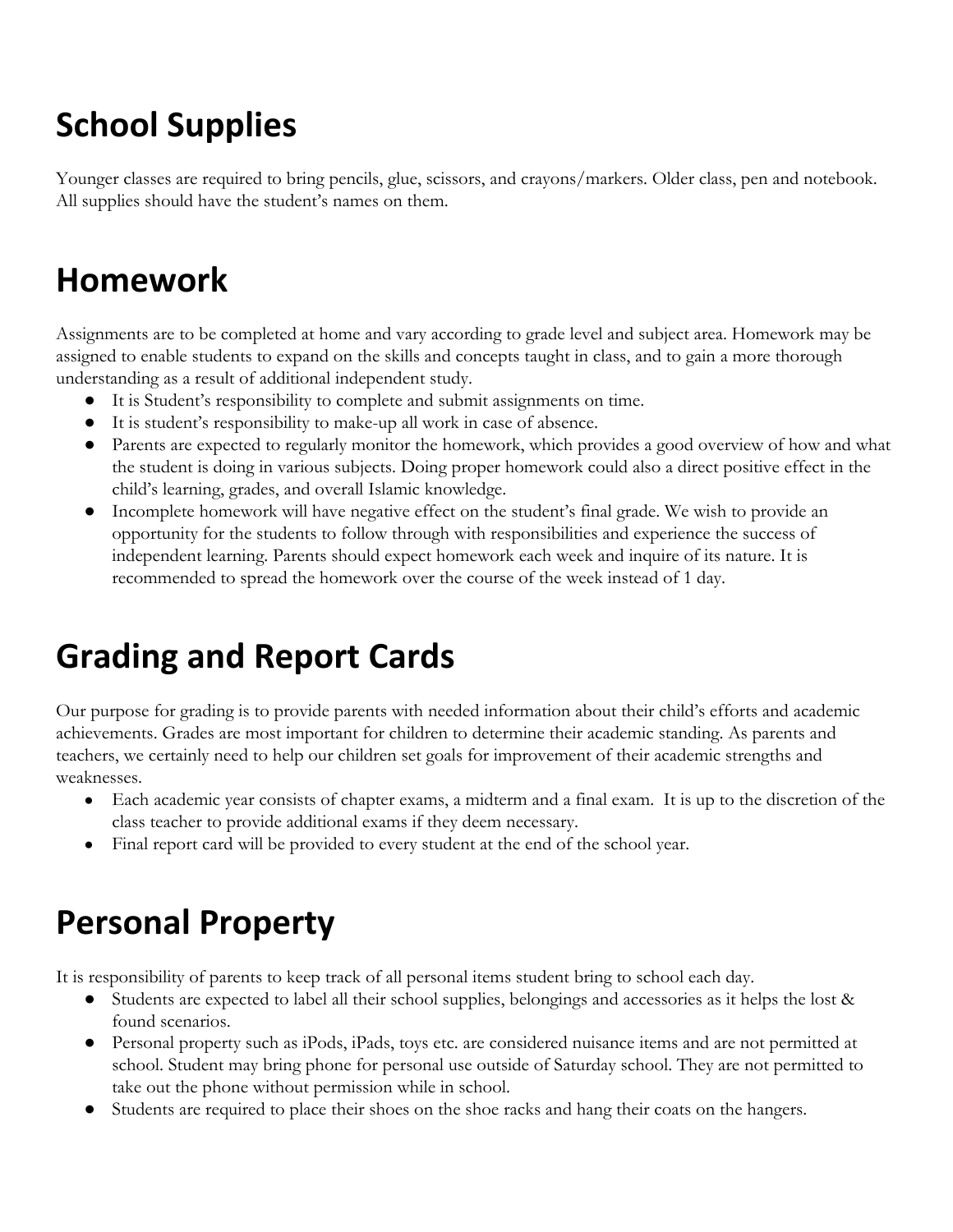## <span id="page-12-0"></span>**Saturday School Staff(under construction)**

**Director/Resident Scholar** Shaykh Ibad Wali **iwaliming and a struck of the struck** in the struck of the struck of the struck of the struck of the struck of the struck of the struck of the struck of the struck of the struck of the struck of the struc

**Administrator** Kaleem Hussain khussain khussain khussain khussain a khussain a khussain a khussain a khussain a khussain a khussain a khussain a khussain a khussain a khussain a khussain a khussain a khussain a khussain a khussain a khus

**Principal** Sr. Shahanaz Begum [sbegum@h](mailto:sbegum001@gmail.com)icny.org

Sr. Mohsina Bukhari mbukhari mbukhari mbukhari mbukhari mbukhari mbukhari mbukhari mbukhari mbukhari mbukhari m

**Teachers (Sisters)** Sr. Houria Abdelrehem habdelrehem habdelrehem habdelrehem habdelrehem alhicny.org Sr. Amira begum  $\log_{10}(\alpha)$ hicny.org Sr. Maria Pochi mpochi $@$ hicny.org

#### **Teachers (Brothers)**

**Assistant Teacher**

**Hafiz Mustafa [mabdelrehem@hicny.org](mailto:mabdelrehem@hicny.org) Hafiz Kamil Sakhi [ksakhi@hicny.org](mailto:ksakhi@hicny.org) Hafiz Atiq Ullah [a.ullah9897@gmail.com](mailto:a.ullah9897@gmail.com)**

**Br. Sameer Pochi sameerpochi@gmail.com**

Volunteer: